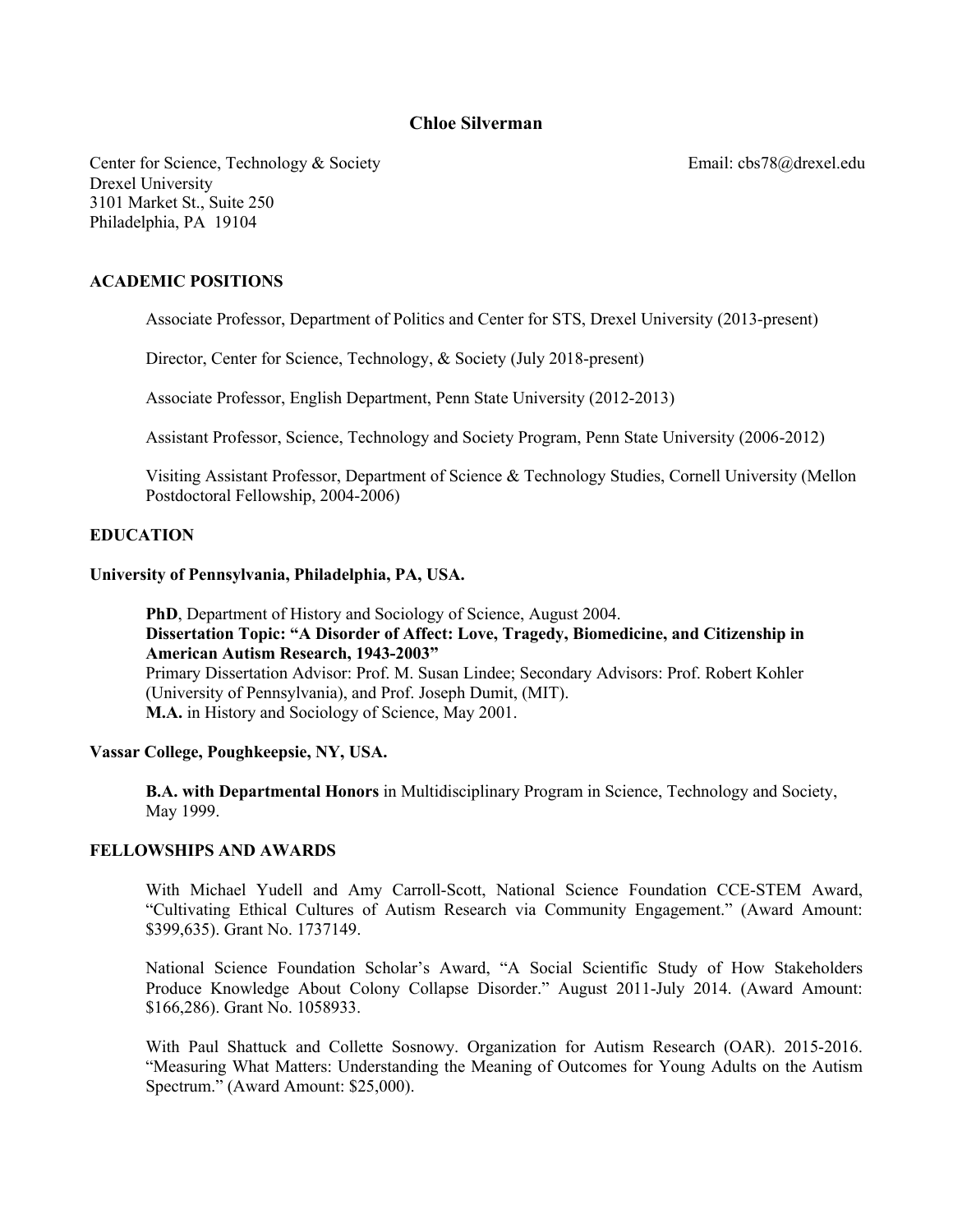Mellon Postdoctoral Fellowship in Department of Science and Technology Studies (S&TS), Cornell University, August 2004-2006.

Jacob K. Javits Fellowship, September 2000-August 2004.

### **BOOK**

*Understanding Autism: Parents, Doctors, and the History of a Disorder*. (Princeton, NJ: Princeton University Press, 2011).

Reviewed in: *American Journal of Sociology, BioSocieties, Bulletin of the History of Medicine, Choice, Culture, Medicine, and Psychiatry, Disability Studies Quarterly, Ethos, History of the Human Sciences*, H-Net Reviews, *London Review of Books*, *The Oral History Review, Nature, Psychoanalysis and History, Science, Science as Culture,* and *Sociology of Health and Illness*.

## **ARTICLES IN PEER-REVIEWED JOURNALS**

Sosnowy**,** C. **Silverman**, **C**. Shattuck, P. 2018. "Parents' and Young Adults' Perspectives on Transition Outcomes for Young Adults." *Autism* 22 (1): 29-39.

Sosnowy, C., **Silverman, C**., Shattuck, P., and Garfield, T. 2018. "Setbacks and Succcesses: How Young Adults on the Autism Spectrum Seek Friendship." *Autism in Adulthood* 1 (1) https://doi.org/10.1089/aut.2018.0009

"'Birdwatching and Baby-Watching': Niko and Elisabeth Tinbergen's Ethological Approach to Autism." *History of Psychiatry*. 21, 2 (2010): 176-189.

"Fieldwork on Another Planet: Social Science Perspectives on the Autism Spectrum Disorders." *BioSocieties*. 3, 3 (2008): 325-341.

"Understanding Autism: Parents and Pediatricians in Historical Perspective." (with Jeffrey Brosco). *Archives of Pediatrics and Adolescent Medicine*. 161, 4 (2007): 392-398.

## **BOOK CHAPTERS**

"Autism, Nerds, and Insecurity," Invited submission for Eburne, Jonathan, and Schreier, Benjamin, Eds., *The Year's Work in Nerds, Wonks, and Neocons*. (Indiana University Press, 2017).

"Desperate and Rational: Of Love, Biomedicine, and Experimental Community," in Sunder Rajan, Kaushik ed. *Lively Capital: Biotechnologies, Ethics and Governance in Global Markets*. (Durham, NC: Duke University Press, 2012). 354-384.

Entries on "Leo Kanner," "Asperger's Syndrome," and "Autism Society of America," in Susan Burch, ed. *Encyclopedia of American Disability History*. New York: Facts on File, 2009.

"Brains, Pedigrees and Promises: Lessons from the Politics of Autism Genetics," in Gibbon, Sahra and Novas, Carlos, eds. *Biosocialities, Genetics and the Social Sciences: Making Biologies and Identities*. (London: Routledge, 2008): 38-55.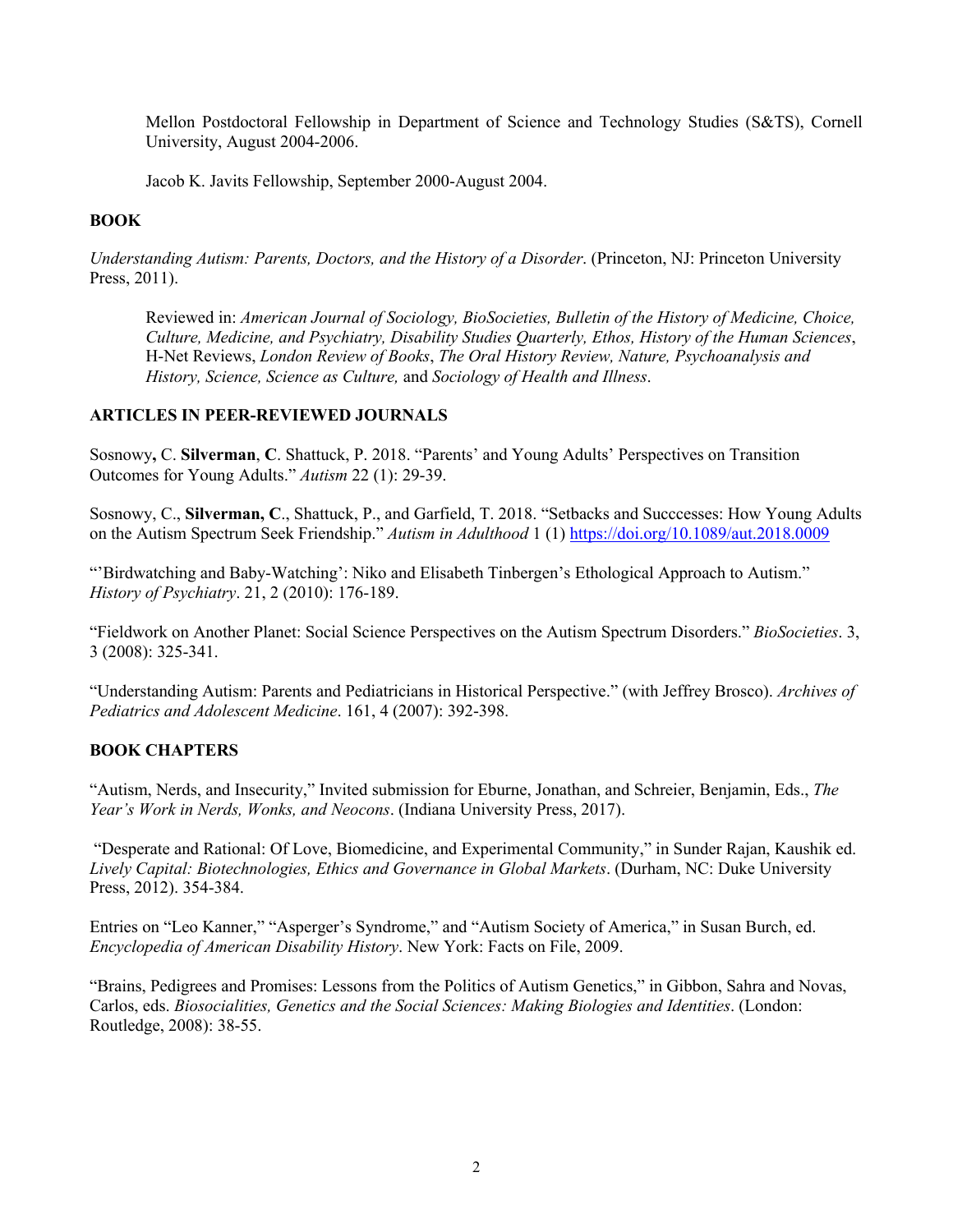## **OTHER PUBLICATIONS**

2020. "When the City Comes to Life," in "Lockdown Texts," *BioSocieties*, https://doi.org/10.1057/s41292-020- 00199-0.

2019. "Commentary on Jaswal and Akhtar (2018): What Do Autistic People Want from Autism Research?," *Behavioral and Brain Sciences* 42 e111. Invited Commentary.

2018. "All of the Other Brains." Invited Contribution to Books Forum on Fernando Vidal and Francisco Ortega, *Being Brains: Making the Cerebral Subject*. In Somatosphere, http://somatosphere.net/forumpost/all-of-theother-brains February 21, 2018.

2017. "From Paranoia to (Cautious) Partnership." Essay Review of *Tracing Autism* by Des Fitzgerald. *BioSocieties* 12 (4): 641-645. November 2017.

Essay Review of Silberman, Steve. 2015. *Neurotribes: the Legacy of Autism and the Future of Neurodiversity*. New York: Penguin. *Anthropological Quarterly*. 80 no. 3 (2015): 1111-1121.

"Robot Zombies and Therapeutic Playmates," *Trans-Scripts: An Interdisciplinary Online Journal in the Social Sciences and Humanities at UC Irvine*. (June 2014).

"Disease in History, History in Disease: An interview with Charles Rosenberg." *BioSocieties*, 8 no. 3 (2013): 360-368.

"How Do You Spot a Healthy Honey Bee?" *LIMN* no. 3. (July 2013). Online at http://limn.it/how-do-you-spota-healthy-honey-bee/

"Autism and Genetics." (with Martha Herbert). *GeneWatch*. 16, 1 (2003).

Review of O'Connor, Candace. *Hope and Healing: St. Louis Children's Hospital: the First 125 Years*. St. Louis Children's Hospital, 2006. *Archives of Pediatrics and Adolescent Medicine*. 161 (2007): 620-621.

"The Hope, Hype and Promise of Biotechnology." Essay review of Charles, D. 2001. *Lords of the Harvest: Biotech, Big Money and the Future of Food.* Cambridge, MA: Perseus, and Robbins-Roth, C. 2002. *From Alchemy to IPO: The Business of Biotechnology.* Cambridge, MA: Perseus. In *Journal of the Chemical Heritage Foundation,* (2002).

"Molecular Stories." 2001. Essay Review of Gottweis, H. 1998. *Governing Molecules: the Discursive Politics of Genetic Engineering in Europe and the United States.* Cambridge: MIT Press. In *Science as Culture*, 10, 2 (2001): 255-263.

## **IN PROGRESS**

With Michael Yudell. "The Place of Ethics in Autism Research." For submission to *Hastings Center Report*.

"The Apian Pharmacopeia." For submission to *Nature and Culture*.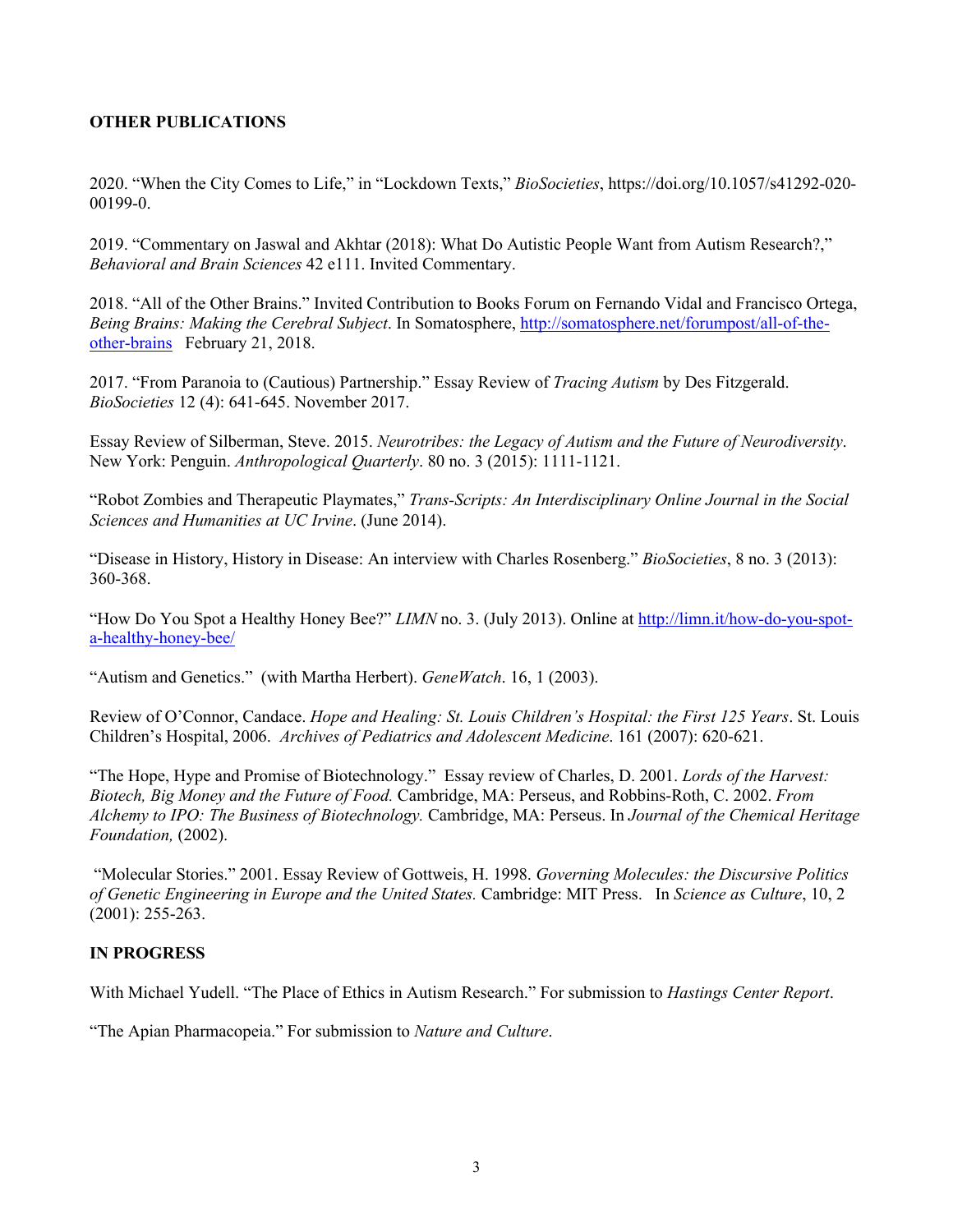## **INVITED TALKS**

**Columbia University, Invitational Workshop on "Autism, Genetics, and Identity: Exploring the Complexities of Autism Genetics Research." June 12, 2019.** "Autism Research, Stakeholder Engagement, and the Ethics of Study Design."

With Michael Yudell. **NSF, PIs Meeting for the NSF CCE-STEM Program. Washington, DC, September 2019.**  "Cultivating Cultures of Ethical Autism Research."

**University of Exeter. December 11, 2017.** "What is an Ethical Autism Research Culture?"

**University of North Texas. April 2017.** "Keeping Honey Bees: On the Making of Bee Health."

**Drexel University, BEES Department Seminar. March 2017.** "Keeping Honey Bees: On the Making of Bee Health.

**University of Chicago, Department of Anthropology, "Medicine and Its Objects" Series. March 10, 2016.**  Invited Workshop Presentation: "Honey Bee Health and Ordinary Illnesses."

**Drexel University, October 1, 2014.**  Dean's Seminar: "Honey Bee Health, Uncertain Illnesses, and Medical Care."

**Vassar College, May 5, 2013.**  Invited Talk: "Love is a Technique: Autism Research and Science Studies."

**Center for American Literary Studies Symposium on "Nerds, Wonks, and Neocons," Penn State University, April 29, 2013.** 

Invited Talk: "Autism, Security, and the Unruliness of Special Interests."

**University of Michigan Disability Studies Initiative (UMInDS), March 2013.**  Invited Roundtable Participant, Symposium on Neurodiversity and Autism.

**Pennsylvania Association of Rehabilitation Professionals (PARF) Annual Conference, September, 2012.**  Invited Talk: "Disability Rights, Neurodiversity, and Rehabilitation: Finding Common Ground."

**Institute for the Arts and Humanities "Robot Weekend," Penn State University, University Park, PA. April 2012.**

Invited Talk: "Robot Zombies and Therapeutic Playmates."

**Critical Autism Studies Workshop, University of Ottawa, Canada. September 2010.** Invited Talk: "Autism's Prosaic Technologies."

**State University of New York, Stony Brook, NY, May 2010.**  Invited Talk: "Parents Speak: Autism and the Ethics of Treatment."

**Vital Politics III, London, UK, September 2009.**  Keynote: "Parents Speak: Autism and the Ethics of Treatment."

**Untangling Selfhood: The History and Experience of Alzheimer's Disease***.* **Penn State University, State College, PA. March 2007.** "Childhood, Parenthood, Love and Disability" (Discussant for "Unrecognized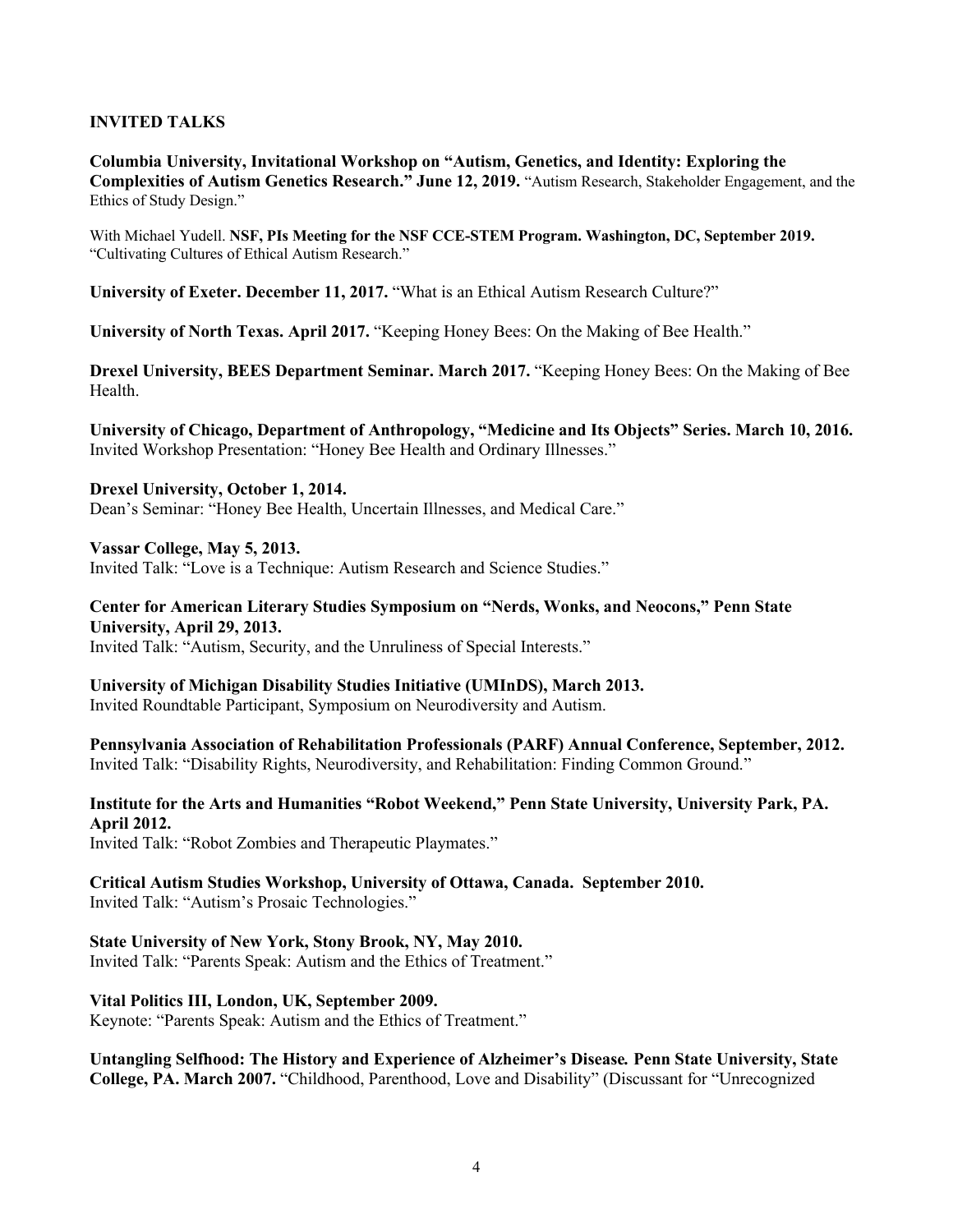States: Autism and the Many Republics of Consciousness" by Ralph Savarese as part of panel on "Cognitive Disability and Normalization")

### **Pennsylvania Association of Rehabilitation Professionals (PARF) Annual Conference, September, 2006.**  Keynote: "Representing People With Disabilities."

**The Hastings Center, Cold Spring, NY, July 2006.**

Invited Talk: "Ethical Questions in Autism Treatment"

**Bioethics Society of Cornell, April 3rd, 2006.** 

"Ethics and the Autism Spectrum: Neurodiversity, Treatment, and Accommodation."

**BIOS Program, London School of Economics, June 2005.** 

"Social Studies of Autism Spectrum Disorders" (Workshop Presentation)

## **Autism One 2004 Conference, Chicago, IL, May 2004.**

"Medical Authority in American History: Notes Toward Possible Interventions."

**Science, Technology and Society Program, Vassar College (Workshop Presentation), April, 2003.** "Parent Advocacy Groups in Autism Research: Partiality, Biosociality and Social Movements."

# **PRESENTATIONS**

**Social Science History Association, Chicago, IL, November 2019.** Paper: "Abandoned Apiaries."

**American Public Health Association, Philadelphia, PA. November 2019.** Roundtable Presentation with Michael Yudell and Suzanne Grossman: "Producing Ethical Autism Research."

**Society for Social Studies of Science. New Orleans, LA. September 2019.** Paper: "Species Panics."

**Society for Social Studies of Science. Boston, MA. August 2017.** "The Apian Pharmacopeia."

# **Drexel University, STS Brown Bag Series. April 6, 2016.**

Workshop Presentation: "Bioethical versus Biomedical Practice for Autism Spectrum Disorders."

**American Anthropological Association. November 2014.** "Honey Bee Health, Uncertain Illnesses, and Medical Care."

**Center for STS Works in Progress Series, November 2014.** "Domesticating Bees."

**Roundtable on Social Science Approaches to Translational Medicine, Drexel University, March 2014.** "Managing Honey Bees and Beekeepers as a Case Study in Translational Medicine."

**Drexel University. January 2013.** "Uncertain Illnesses and the Practical Implications of Care."

**Center for Pollinator Research Symposium. Penn State University, University Park, PA. May 2012.**  "Pollinator Health Problems as Contested Illnesses: A Social Study of Knowledge Production."

**Society for Social Studies of Science, Cleveland, OH, Nov. 2011.**  Participant: "Author Meets Critics Session on *The Autism Matrix* by Gil Eyal."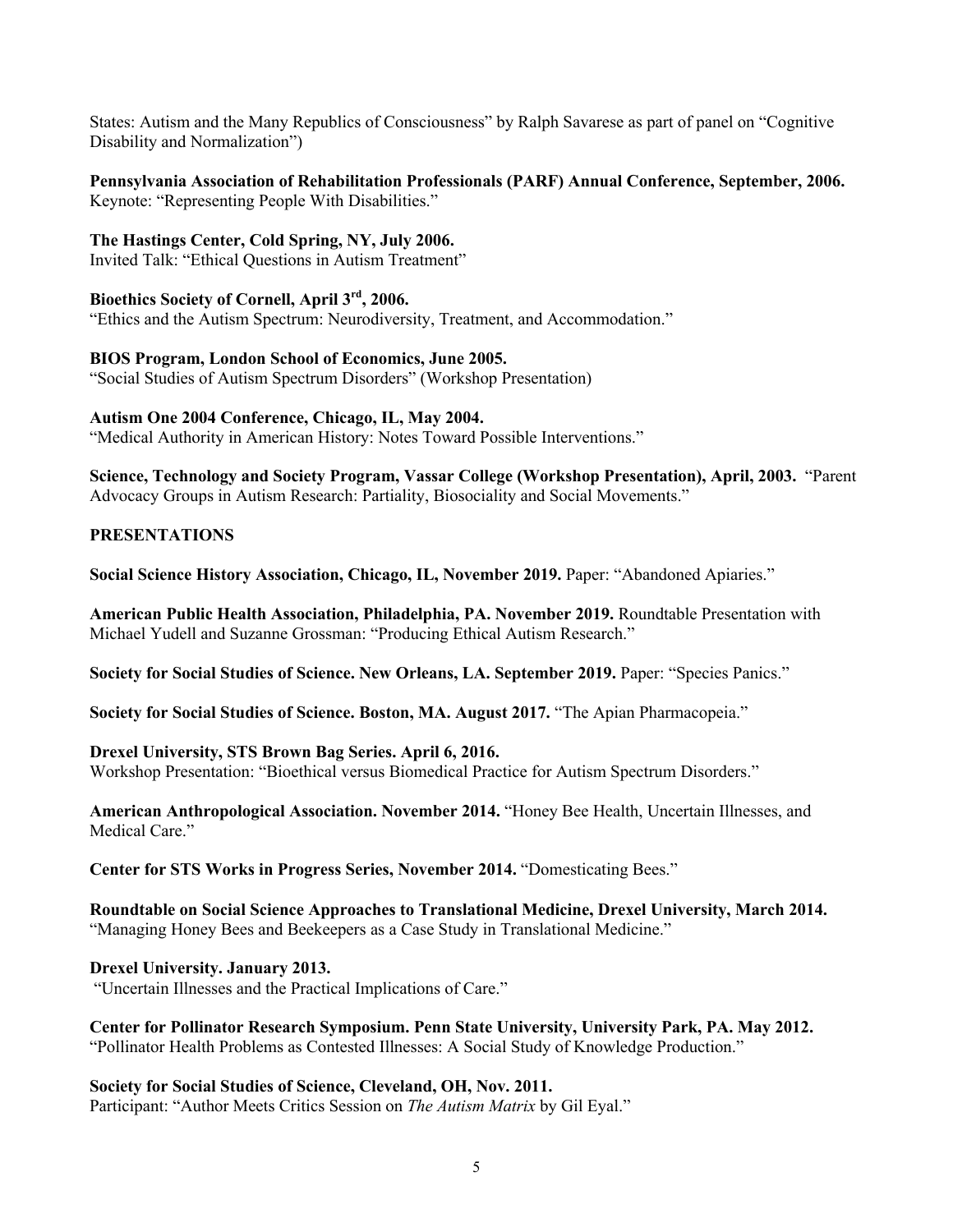## **English Department, Penn State University, University Park, PA. October 2011.**

Invited Talk: "Autism, Love, and Labor."

## **American Anthropological Association, Philadelphia, PA, Dec. 2009.**

Paper: "Autism's Prosaic Technologies."

## **Vital Politics III, London, UK, September 2009.**

Paper: "Making Neurodiversity Self-Evident," Contribution to Neuro Panel, "Neurodiversity as an Existential Value."

## **Cheiron: the International Society for the History of Social and Behavioral Sciences, State College, PA, June 2009.**

Paper: "Partial and Whole Persons: Disability Studies and the History of the Behavioral Sciences," A Contribution to the Roundtable Discussion, "Disability Studies and the Human Sciences"

## **American Anthropological Association, Washington, DC, November 2007.**

Paper: "Making Autism a Chronic Illness."

## **Society for Social Studies of Science, Montreal, Quebec, October 2007.**

Paper: "Changelings, Cousins, Aliens and the Search for Autism Genes."

## **Society for Social Studies of Science, Vancouver, BC, November 2006.**

Panel Co-Organizer with Gabriella Coleman and Alex Choby: "Contested Illnesses: Ambivalence and Advocacy in the Age of Technology."

Paper: "Love is a Technique as Well as an Emotion: Parents as Experts in Autism Research."

## **Science Studies Research Group, Cornell University. January 2006.**

"Desperate and Rational: Parents and Professionals in Autism Research."

#### **Autism and Representation: Writing, Cognition, and Disability (Hosted by the Society for Critical Exchange), Case Western Reserve University, Cleveland, OH, October 28-30, 2005.**

"From Disorders of Affect to Mindblindness: Framing the History of Autism Spectrum Disorders."

## **Lively Politics: Biotechnologies, Ethics, and Governance in Global Markets, Irvine, CA, November 2004.**

"Interest Groups, Social Movements, or Corporations?: Strategies for Collective Action as Biological Citizens."

## **Society for Social Studies of Science/EASST, Paris, France, August 2004.**

"Epidemiologists and Angry Moms: the Vaccine/Autism Controversy as Public Science,"

## **"Clinical Trials and Tribulations" Workshop, MIT, January 2004.**

"Economies of Credibility and Hope in Clinical Trials for Autism Therapeutics."

## **Society for Social Studies of Science, Atlanta, GA, October 2003.**

Panel Co-Organizer: "Biologies of Multiplicity: Lively Bodies, Life Histories and Livable Lives." Paper: "Of Signs and Symptoms: Theorizing Variety in Mental Personhood for the 21<sup>st</sup> Century." (Co-Presented with Jeanette Simmonds).

## **Science Studies Research Group, Cornell STS, September, 2003.**

"Symbioses: Coevolution and Cooperation in Theory and Practice." (Joint Workshop Presentation with Jeanette Simmonds).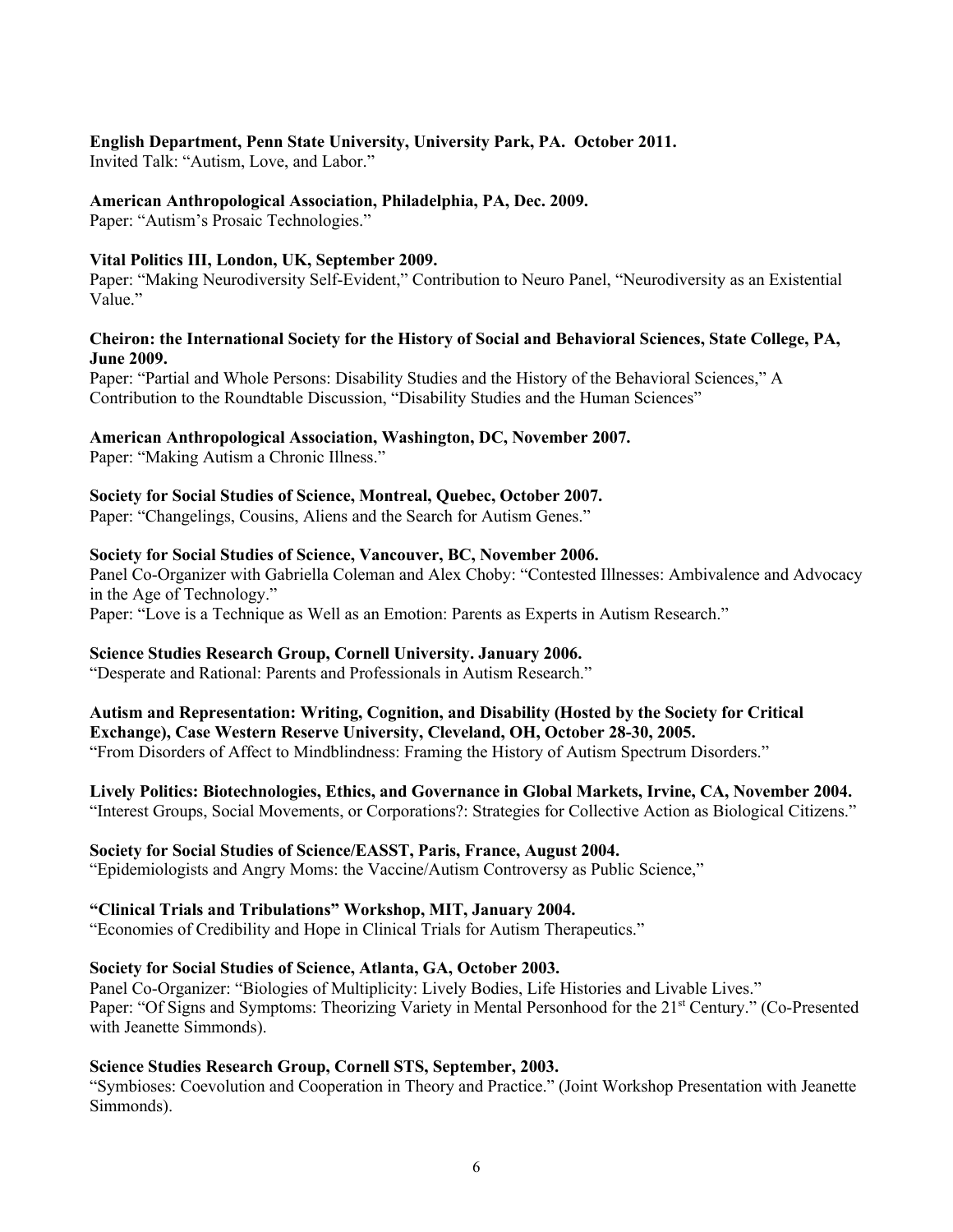## **"Vital Politics: Health, Medicine and Bioeconomics into the Twenty-First Century" Conference, London School of Economics and Political Science, September 2003.**

"Brains, Pedigrees, and Promises: the Material Politics of Autism Research."

## **Society for Social Studies of Science, Milwaukee, WI, November 2002.**

Panel Co-Organizer: "Biotechnology in the Public Sphere: Information, Advocacy and Critique." Paper: "Chronicity and Contestation: Biomedicine as Critique."

**"Sex Norms/Sex Agents," Center for Gender Studies, University of Chicago. May, 2001**. "Genitals, Cells, and Other Biotechnical Things: Making Use of the Legal Subjects of Biology."

## **Society for Social Studies of Science/EASST, Vienna, Austria, September, 2000.**

"Ethical Pharmaceuticals?: Patent Medicines, Prescription Drugs, and the Social Mechanisms of Pharmaceutical Manufacture from the Turn of the Century."

#### **University of Pennsylvania Ethnohistory Workshop, September 2000.**

"Mnemonic Devices": Commentary on "Darwin's Savage Mnemonics" by Cannon Schmitt.

### **European Social Sciences History Conference, Amsterdam, Netherlands, April 2000.**

"Deciphering Sex and Fixing Gender: Technology and the Construction of Sex Chromosome Anomalies, 1950 to the Present."

### **OTHER PROFESSIONAL ACTIVITIES**

**Associate Editor,** *BioSocieties*, April 2009-present.

**Editorial Board,** *BioSocieties*, September 2008-present.

**Participant.** Book manuscript workshop for Claire Decouteau, *The Western Disease: Contesting Autism in the Somali Diaspora*, Chicago, IL, February 2019.

**Panelist.** "Reviewing Mixed Methods Grants & Manuscripts Panel." Writing Mixed Methods/Multi-Methods Grant Proposals Workshop, Drexel University, January 12, 2018.

**Co-Organizer (with Jennifer Singh and Martine Lappé) and Discussant. Panels on "Sensitizing Autism Spectrum Disorders." Society for Social Studies of Science. Boston, MA. August 2017 (Upcoming).**

# **Drexel University, April 2016. "Creature Comforts: the Balance of Human and Wildlife Co-Habitation."**  Drexel Alumni Event. April 17<sup>th</sup>, 2016.

Invited Talk: "Domesticating Bees: the Delicate Human-Honey Bee Relationship."

## **American Philosophical Society, January 28, 2016.**

Invited Talk (with Englewinds Ensemble): "The Plight of the Honey Bee."

## **Society for Social Studies of Science, Denver, CO, November 2016.**  Chair, Session on "Psychology of Science and Technology."

**Presenter.** Huck Co-Hire Seminar. December 2011.

## **Roundtable Participant. "Bad Futures" Film Festival, Penn State University, October 2010.**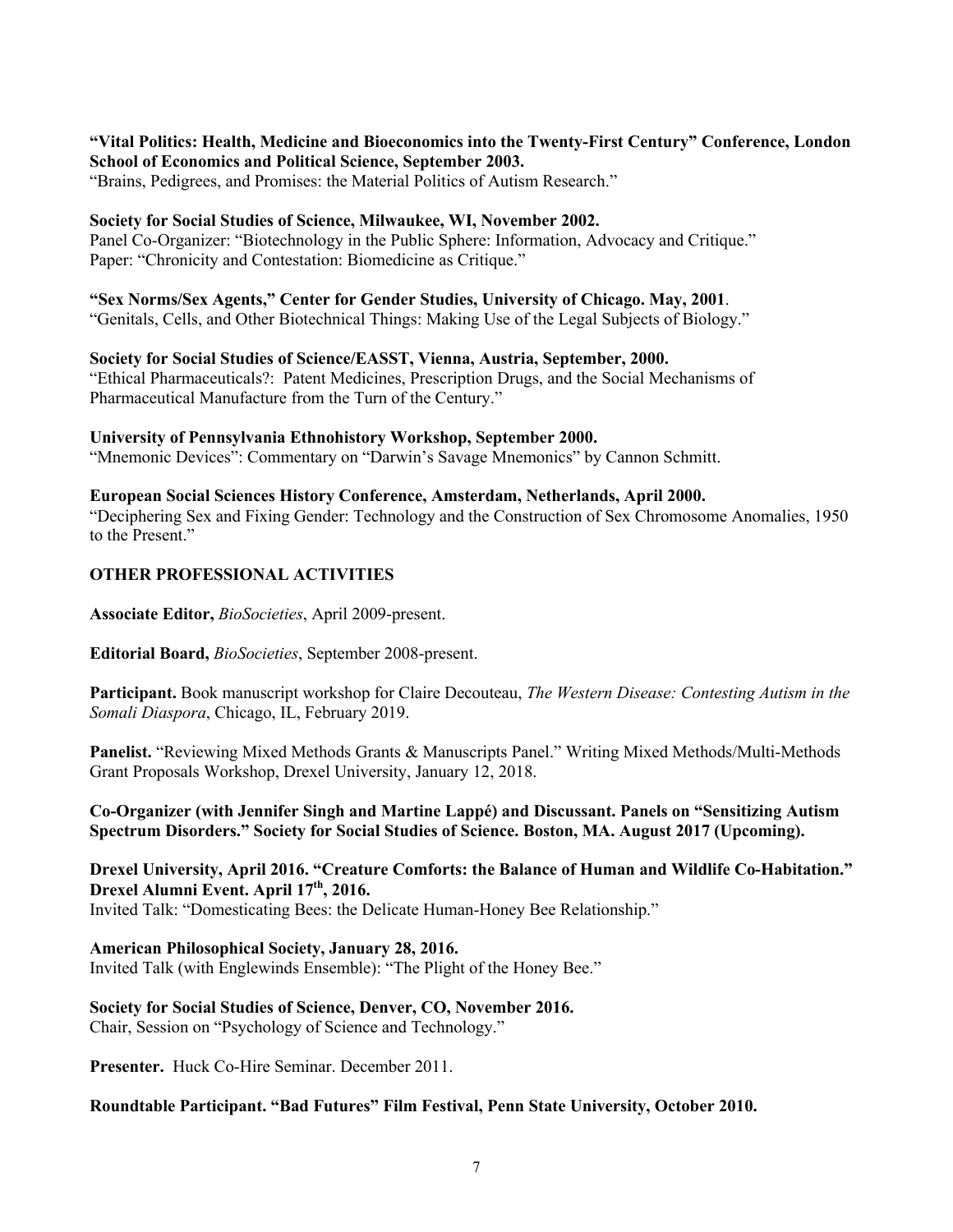Event sponsored by the Institute for the Arts and Humanities.

**Film Introduction. "Bad Futures" Film Festival, Penn State University, October 2010.**

Event sponsored by the Institute for the Arts and Humanities. Introduced *Code 46* (2003).

**Participant. "Inside the Scientist's Studio." Penn State University, January 2010.**  Interview series produced by the Women in the Sciences and Engineering Institute.

**"Bodies and Boundaries" Graduate Conference, Penn State University, University Park, PA. October 2009.** Closing Remarks.

**Roundtable Participant**, **"Understanding Autism: Childhood to Adulthood," March 2009.** Part of the WPSU TV Common Ground Lobby Talks series.

**Discussant, American Anthropological Association, Washington, DC, November 2007.**  Panel on "Autism and Intersubjectivity Across Life-Worlds."

**Participant, "Cognitive Science, Disability, and Selfhood: A Conversation with Novelist Richard Powers," Penn State University, April 2007.** 

**Participant, "Teaching the Self: Ways of Defining and Constituting 'Personhood,'" Penn State University, April, 2007**.

Interdisciplinary Panel Discussion for Instructors

**Discussant, Society for Social Studies of Science, Vancouver, BC, November 2006.**  Panel on "The Silent Treatment – How patients, parents and practitioners are selectively silenced in mental health encounters."

#### **Young Scholar Conference, Cornell University, April 2006.**

Commentator for "Human Genomics as Identity Politics," by Christine Hauskeller.

**Media Appearance.** Appeared in BBC "Horizon" documentary on Temple Grandin, Broadcast on BBC in 2006. (Filmed October  $4<sup>th</sup>$ , 2004, New York City).

**Invited Workshop Participant**. Mini-seminar on Autism and ADHD, Robert Wood Johnson Health and Society Scholars Program, Columbia University. November  $4<sup>th</sup>$  and  $11<sup>th</sup>$ , 2005.

#### **Journal Referee**

*Sociology of Health and Illness*, *Social Studies of Science, BioSocieties, Cultural Anthropology, Journal of Autism and Developmental Disorders, Social Science & Medicine, Qualitative Sociology, Ethos, American Ethnologist, Insects, Public Culture, Science, Technology, and Human Values, History of the Human Sciences, Journal of Contemporary Ethnography, M-A-T (Medicine, Anthropology, Theory), American Journal of Sociology, Configurations, Social Problems, Social Epistemology, Culture, Medicine, and Psychiatry, Policy Studies Journal, Perspectives in Biology and Medicine, Autism.* 

## **External Reviewer**

Social Sciences and Humanities Research Council of Canada (2013) National Science Foundation (2011, 2012, 2013, 2016, 2017, 2018) University of Minnesota Press (2012) University of Washington Press (2014, 2016)